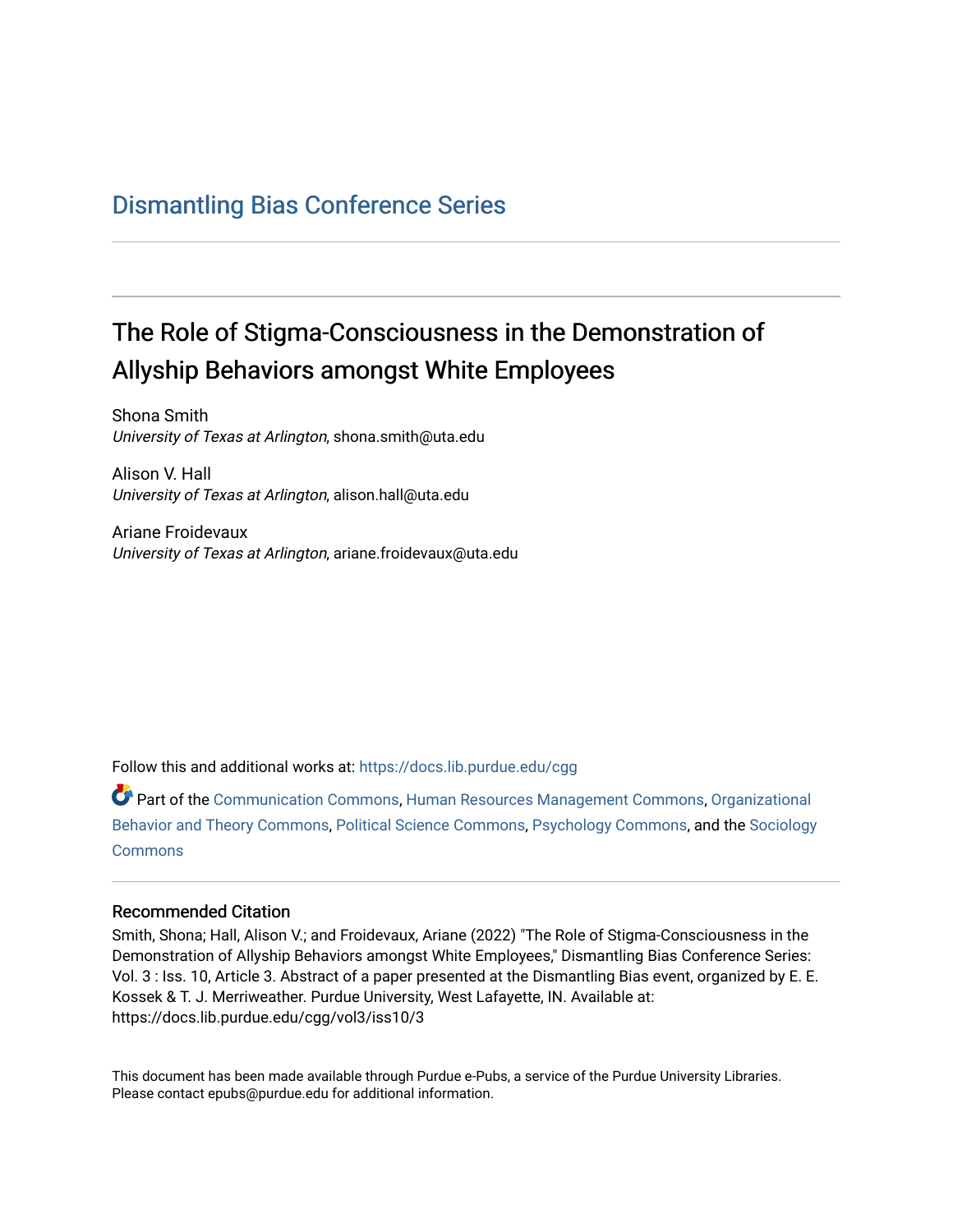## The Role of Stigma-Consciousness in the Demonstration of Allyship Behaviors amongst White Employees

 Over the years, there has been heighted awareness of DEI initiatives within academic environment (Ashburn-Nardo, 2018). Research on allyship often addresses the methods through which one can be an ally, focusing more on the action component. Additionally, the emphasis on intentions are present, but due to their identity being tied to acts of discrimination and racism, it the "wrong thing" (Sullivan, 2007). This results in the utilization of silence, thus passing up research, including the topic of allyship and means to foster a more inclusive workplace ways to foster inclusion is primarily targeted towards the organization, universities, and employees themselves. Missing is a cognitive approach as to *why* employees may or may not showcase allyship behaviors. This study examines this through the lens of stigma consciousness, with the focus being on White employees. Stigma consciousness addresses how targets believe their stereotyped status permeates their interactions with individuals of an outgroup (Pinel, 1999). This construct can be used as a basis for understanding how White employees high on stigma consciousness may believe that others in the workplace view them in their stereotyped identity. For Whites, this may implicate characteristics such as entitlement, privileged status, and ignorance, among other stereotypes. Recent research on White identification supports the notion that when White individuals believe that others view them as an ally, they become more willing to engage in allyship behaviors; however, for those who believe that minorities view them as "inactive", White individuals are less willing to engage in allyship behaviors (Adra et al., 2020). For White employees high on stigma consciousness, this can create a "white double bind". Good could lead to such intentions ceasing to turn into acts of allyship due to fear of saying or doing opportunities to invalidate the stereotypes attributed to their group (Pinel, 1999). Due to this, it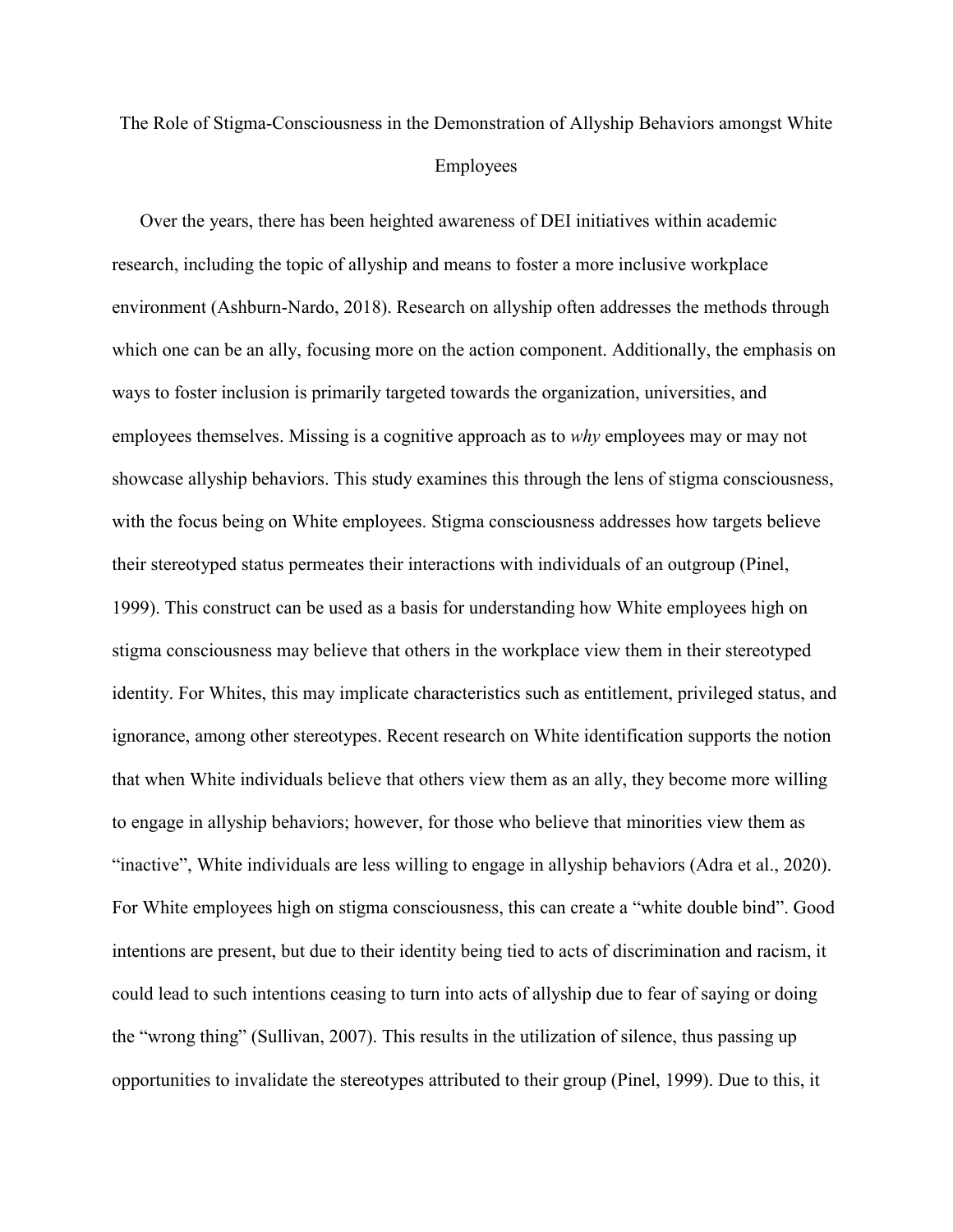as a means of decreasing their privilege. To test these interactions, data collection will occur in engage, or not engage, in allyship behaviors. Along with the various ways that such behaviors can be hypothesized that White employees with high stigma consciousness are less inclined to showcase major forms of allyship behaviors for fear of being judged. It is further hypothesized that those low in stigma consciousness won't perceive others view them as their stereotyped identity, thus the fear of being judged is not present. What is present, however, is elevated levels of collective guilt. Based on Knowles and colleagues' (2014) 3-D model of White identity management, White employees may engage in actions that dismantle systems of privilege due to collective guilt, leading them to be inclined to show more prominent forms of allyship behaviors three phases: a pilot study, a qualitative study, and a quantitative study. To begin, authors will conduct a pilot study collecting stereotypes about White employees from 100 participants on Prolific. Next, the authors will conduct semi-structured interviews with 25 White, working professionals. The questions during the interviews will be focused on the hypothesized relationships, along with other variables that are not grounded in the proposed hypotheses. The data will then be analyzed before proceeding with the quantitative study, leaving room to make changes to the hypothesized model if needed. Lastly, to test the hypothesized relationships, the authors plan to implement a quantitative study design using survey data. The study will include a primary sample of 400-500 White, full-time working adults recruited through Prolific. This study adopts a two waves three-week time-lag design between each administration of the surveys. Time 1 data collection will focus on the independent variables and mediators, whereas Time 2 data collection will focus on the moderators and dependent variables. The study offers a unique perspective on the cognitive ways in which members of the dominant racial group chooses to are showcased, there is reason to believe that simply because an individual does not engage in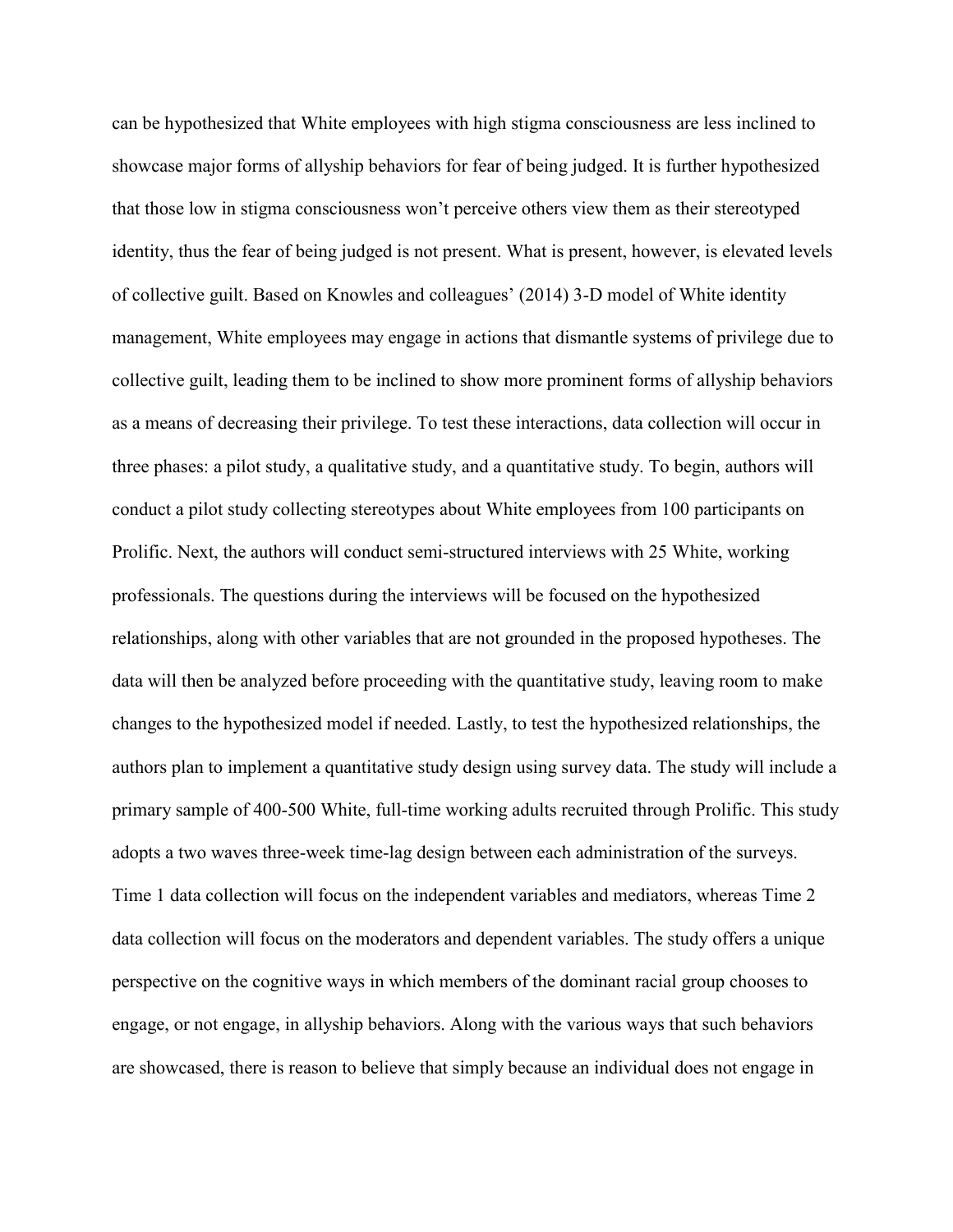allyship behaviors, does not mean that the intent or desire to do so is never present. This study uses a conscious-level approach to examine that in both how one perceives they are viewed, the feelings that such entails, along with the levels of identification one may have with their racial group. The belief is that with such understanding will come an increase in self-awareness concerning the mechanisms that act as antecedents to the engagement of allyship behaviors. Such understanding can aid in modifications amongst individuals to foster a more inclusive workplace environment.